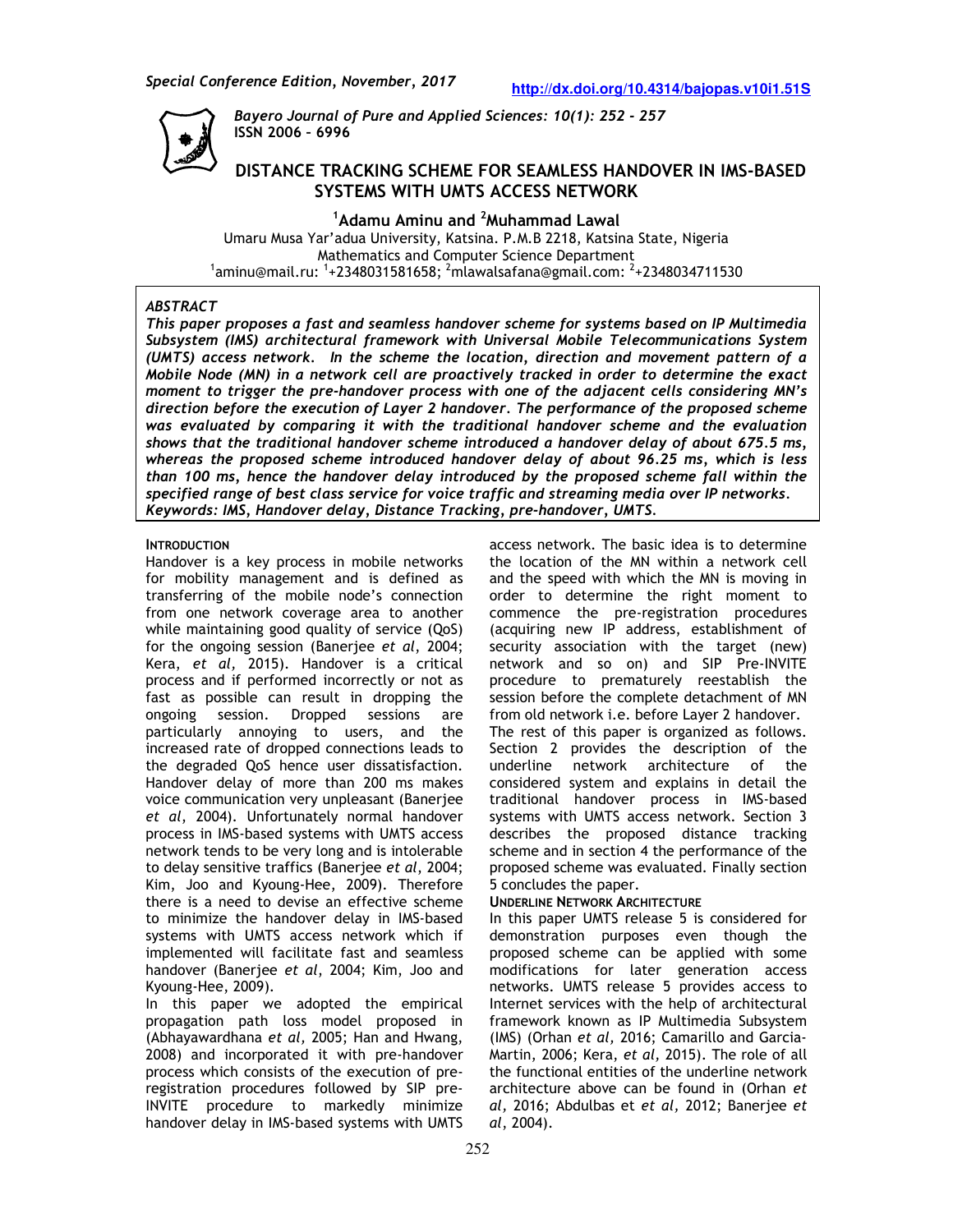Assume a MN connected to Home Network (old network) moves toward new network coverage area while on session with the correspondent

node (CN). MN's services must be handed over to the new network coverage area to ensure session continuity (Figure 1).



Figure 1: Network Architecture

To connect with a new network, MN must execute three procedures which are: GPRS attach procedure, Packet Data Protocol (PDP) context activation procedure and session reestablishment procedure, the first two procedures are collectively called data connection procedures, further detail on these procedures can be found in (Orhan *et al,* 2016; Banerjee *et al*, 2004). All these three procedures must be performed after Layer 2 handover (Link Switching Operation) and are done to ensure session continuity (Orhan *et al,*  2016; Abdulbaset *et al,* 2012; Banerjee *et al*, 2004).

We referred the above explained handover process as *Traditional Handover Process* in IMSbased systems with UMTS access network.

**DISTANCE TRACKING SCHEME FOR FAST AND SEAMLESS HANDOVER IN IMS-BASED SYSTEMS WITH UMTS ACCESS NETWORK**

In the Proposed handover scheme data connection procedures is prematurely executed with only one of the neighboring cells with higher probability of receiving the handover considering the movement direction of MN then followed by SIP pre-INVITE procedure to prematurely reestablish a session with the CN (Note that the pre-handover process is to be executed before the complete detachment of the MN from the old network). To this end, each cell is divided into 2 zones using concentric circles based on the strength of the radio signal received from the base station (BS) at the center of the cell. The inner zone is referred to as the cell-core. The outer zone is then further subdivided into six (6) sectors using cell sectoring technique (Han, Lee, & Hwang, 2008). We referred these individual sectors to pre-handover regions. This process is illustrated in Figure 2.



Figure 2: Cell Division

If the MN is in pre-handover region *a* (sector *a*), it can only move to sector *b***,** sector *f* or cell 2. If the MN moves to sector *b* or *f*, then an intracell handover will take place which does not require much time to execute. Therefore, prehandover is performed only with cell 2. When a MN is inside the cell-core, the probability of a handover request is considered to be low; as such pre-handover process will not be initiated.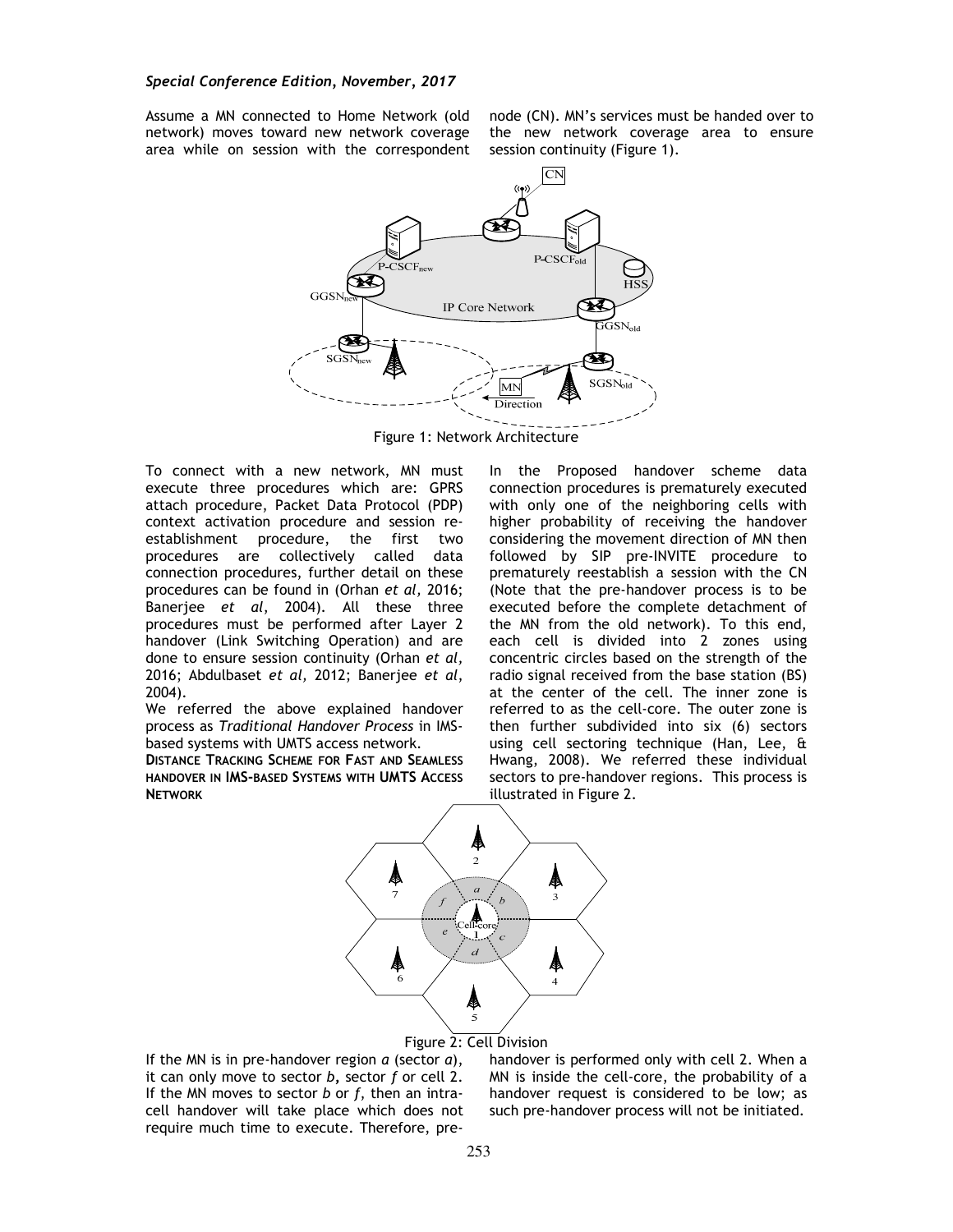To decided when to execute pre-handover procedures it is important to know the location of the MN within the current cell, to determine the location of MN two variables were used: which are distance between MN and base station denoted by *d* and the radius of cell-core

 $d = 10^x$ , (1) Where  $x=$  $PL - 46.30 - 33.90 \log f + 13.82 \log h_{BS} + \varepsilon_i - \delta_i$ 

44.90 6.55log *BS h* −

Denoted by *f* the frequency in MHz, *hBS* is the BS antenna height above ground level in meters (from 30m to 200m); *d* is the distance between the BS and the MN antenna in

kilometers. The index *i* denote the environment (urban, suburban or rural). The parameter *δi* is the correction factor for the environment and is:

denoted by *r*. If *d* > *r*, then MN is outside the cell-core else it is in the cell-core. MN periodically measured its distance from the base station by executing Equation (1)

(Abhayawardhana *et al,* 2005).

.

$$
\delta_i = \begin{cases} 0 \, \text{dB} & \text{if } i = \text{Rural} = \text{Suburban} \\ 3 \, \text{dB} & \text{if } i = \text{Urban} \end{cases} \tag{2}
$$

The parameter  $\varepsilon_i$  is a correction factor for effective mobile antenna height, which is a function of the coverage area and is defined as:

$$
\varepsilon_i = \begin{cases} (1.10 \log f - 0.70) D - 1.56 \log f + 0.80 & \text{if } i = \text{Rural} = \text{Suburban} \\ 3.20 \log 138.06 D^2 - 4.97 & \text{if } i = \text{Urban} \end{cases}
$$
(3)

Where *D* is the MN's distance above the ground level.

Since, the MNs have difference velocities, we made the size of cell-core to be the function of the MN's velocity so that the higher the velocity the smaller the cell-core and the lower the velocity the larger the cell-core this process is illustrated in Figure 3.



Figure 3: The change of *r* with a change in *V* 

The radius *r* is computed using Equation (4).

$$
r(V) = R - V \cdot T \tag{4}
$$

Where  $R$  is the radius of the entire cell and  $V$  is the MN's velocity and is defined as:

$$
V = \frac{d(t_i) - d(t_{i-1})}{t_i - t_{i-1}}
$$
\n(5)

Where  $t_i$  the time at which the distance is measured at *i*<sup>th</sup> epoch and that distance is represented as *d*(*ti*).

Denoted by *T* the average time required to execute data connection procedures and is defined as:  $T = T_1 + T_2$  (6)

Where  $\, T_{_{\!1}}$  is the average time to execute data connection procedures and  $\, T_{_{\!2}}\,$  is the average time to execute pre-INVITE procedure.

MN keeps measuring distance *d* by executing equation (1) and comparing the measured distance *d* with  $r$ . If  $d > r$ , then the MN is assumed to be in pre-handover region, and it is at that moment the pre-handover process should start. First step of the pre-handover process is GPRS attach procedure with SGSN<sub>new</sub> (SGSN of the target network). Then the PDP context activation procedure, where the MN will obtain a new IP address and the IP address of P-CSCF<sub>new</sub> (P-CSCF of the target network). After successful completion of the above procedures, MN will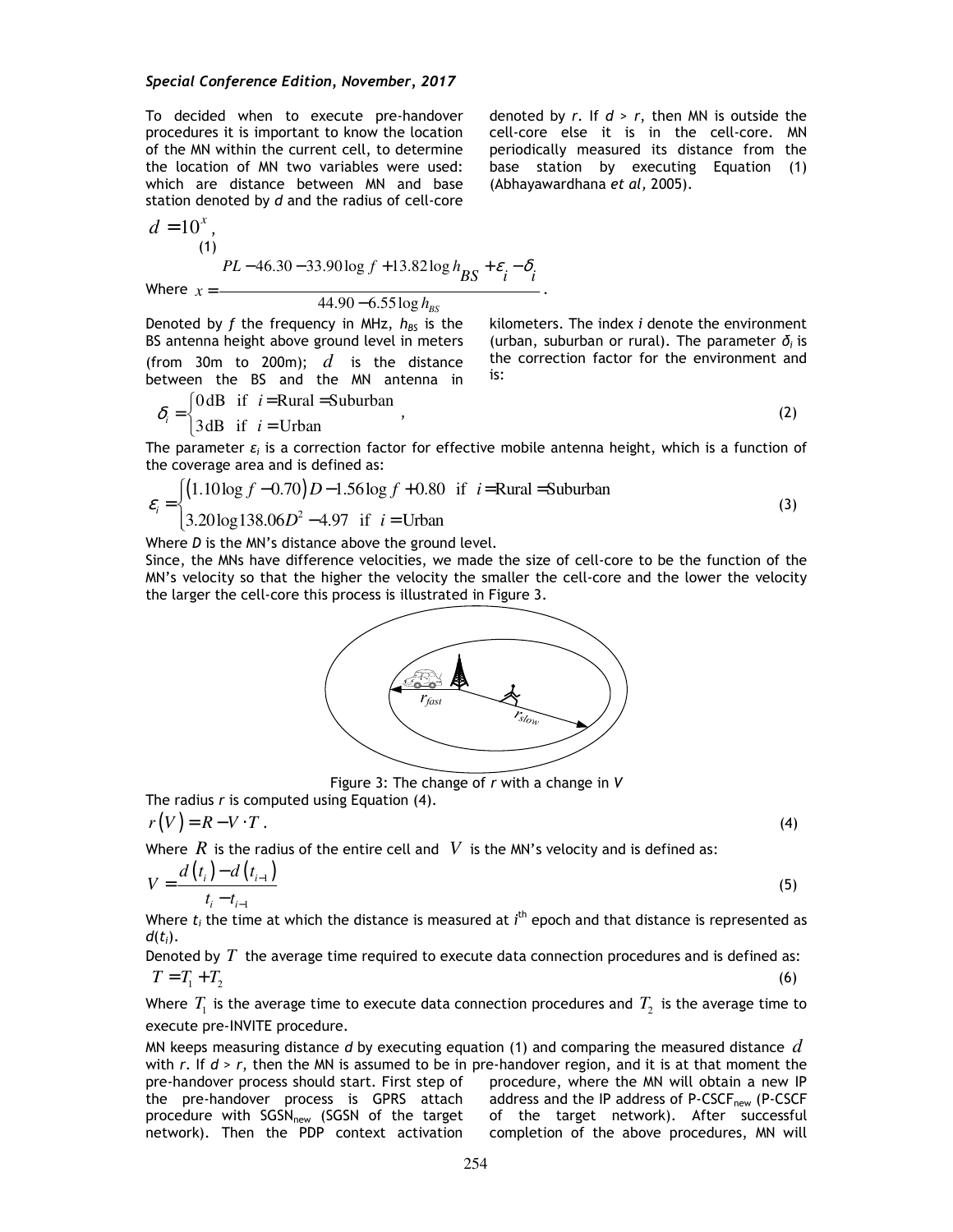### *Special Conference Edition, November, 2017*

send pre-INVITE request message to the P- $CSCF_{old}$  (P-CSCF of the home network) querying it to reestablish a session using the initial session ID and the newly configured IP address on its behalf (while at the same time the task of switching from old network interface to that of new network is ongoing). P-CSCF<sub>old</sub> will send pre-INVITE message to CN through P-CSCF<sub>new</sub>. After successful completion of the pre-INVITE procedure all packets sent by CN to the MN at this stage would be stored in the buffer of the GGSN<sub>new</sub> (Kim, Joo & Kyoung-Hee, 2009). After successful L2 handover (Link switching handover), the MN will notify the P-CSCF $_{\text{new}}$ that it is fully attached to the new network and can receive all the packets sent from the CN, MN does that by sending handover completed message (H.O completed) to the P-CSCF<sub>new</sub>. When *H.O completed* message is received by P- $CSCF<sub>new</sub>$  then it will forward it to the  $GGSN<sub>new</sub>$ querying it to deliver the buffered packets from CN and to release the connection directly to the MN. The explained process is shown in Figure 4.



Figure 4: Signal flow chart of distance tracking scheme

#### **PERFORMANCE EVALUATION**

A simulation experiment was conducted to evaluate the effectiveness of the proposed scheme and it was implemented using MatLab

(version 9.2, R2017a) software simulator. For that purpose all the three handover procedures mentioned in section 2 combined in a single diagram as shown in Figure 5.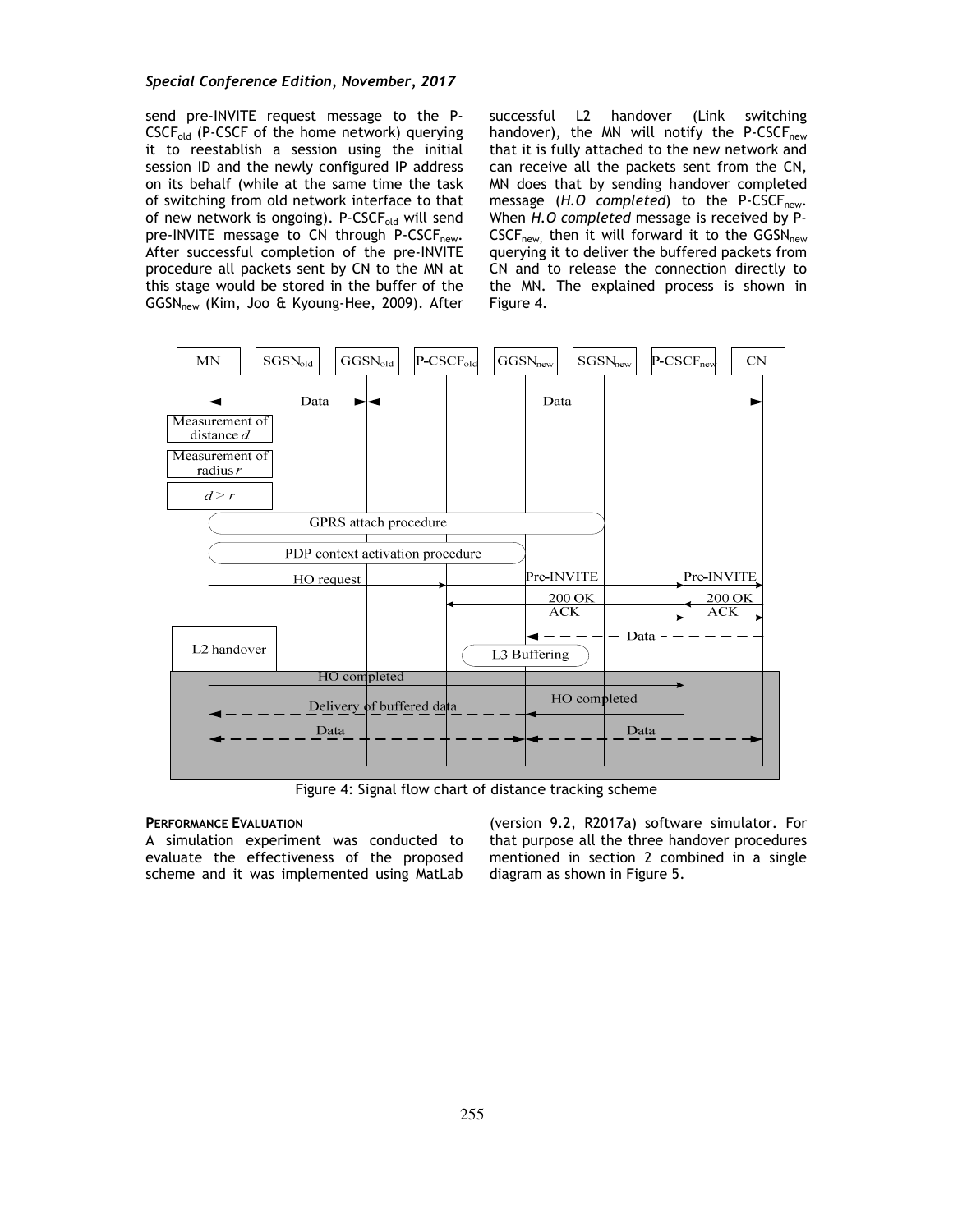



The set  $N = \{1, 2, 3, 4, 5, 6, 7, 8\}$  was obtained by numbering the functional entities that are involved in the handover process from Figure 5. It was assumed that all external arrivals of requests to be a Poisson process with rate  $\lambda$ . The processing rate  $\mu_i$ ,  $i=1,\dots,8$  at each node is fixed. Signaling message flow between nodes of the network is described by routing matrix

$$
\mathbf{\Theta} = (\theta_{ij}), \text{ for } i, j \in N \quad .
$$

The set *M* contains all the messages required to be processed to accomplish the entire handover process, where  $n_m$  the number of  $m$ message's transitions before reaching its final destination node and *L<sup>m</sup>* the size of *m*-message

in bits, *m*∈*M* .

The 1-node and 8-node were modeled as  $M/M/\text{inf}$  type, whereas the rest of the nodes (2-, 3-, 4-, 5-, 6- and 7- nodes) were modeled as  $M/M/1/$  inf type with service discipline FCFS. Handover process consists of three procedures as mentioned in section 2: GPRS attach procedure, PDP context activation procedure and the session reestablishment procedure using SIP re-INVITE message. The set *N* was divided into three sets:

$$
N^{(1)} = \{1, 2, 4\},
$$
  
\n
$$
N^{(3)} = \{1, 5, 6, 7, 8\}.
$$

 $N^{(1)} = \{1, 2, 4\}, \qquad N^{(2)} = \{1, 2, 3\},$ 

The first set  $N^{(1)}$  contain the nodes that are involved in GPRS attach procedure, second set  $N^{(2)}$  contain the nodes that are involved in PDP context activation procedure and the last set  $N^{(3)}$  contain the nodes that are involved in session reestablishment procedure. The handover delay for the traditional handover scheme is denoted by  $\Delta_{\text{THS}}$  and for the proposed scheme the handover delay is denoted by  $\Delta_{\text{DTS}}$ .

In the simulation conducted 50 cells were used with a honeycomb-like organization where the transmission ranges were modeled as circles enclosing the cells, each cell contained all the necessary nodes for MNs communications. Random waypoint mobility model was used where the MNs moved along a straight line from two destination points (waypoints) (Santi, 2012), 50 MNs were introduced and their velocities were defined by a uniform distribution.

For the experiment, it was assumed that the average processing rate at 1-node and 8-node is 0.4 ms, average processing rate at 2-node, 3 node and 4-node is 0.5 ms and the average processing rate at 5-node, 6-node and 7-node is 0.4 ms (Banerjee *et al*, 2004).